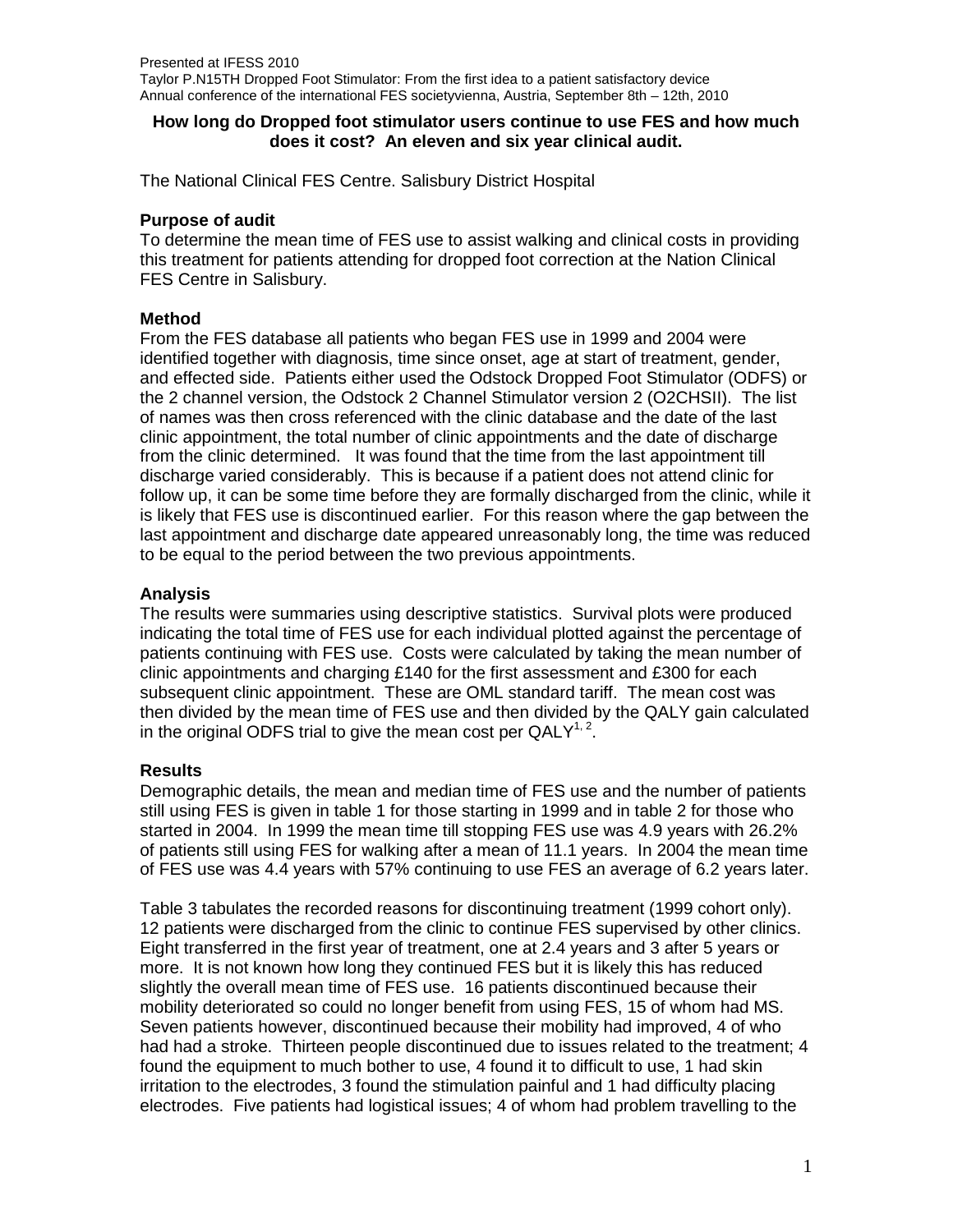clinic and 1, a privately funded patient, could not afford the cost. Four patients discontinued because they had insufficient benefit to their walking from the device. Four patients discontinued due to none related medical problems, 2 stroke patients had further strokes and 8 people died, 7 of whom had had a stroke.

The mean costs per patient and mean cost per QALY is given in tables 4 and 5 for 1999 and 2004. The value for QALY gain is taken from the cost analysis study done following the randomised control trial of the ODFS. The cost per QALY is calculated for CVA patients separately as the QALY gain relates to a trial with stroke patient only. However, as clinically patients with dropped foot due to other causes respond to FES in a similar way as stroke, the cost per QALY for the whole group is also calculated, assuming the same QALY value. Overall the mean cost per QALY was £9,658 for those who began in 1999 and £10,474 for those who started in 2004. The cost per QALY will fall as 2004 patients continue to use FES, because initial costs in the first year (£1,640) are higher then the cost of maintaining FES use (£300 - £600 per year). The willingness to pay threshold used by NICE is £30,000 so FES is comfortably within this threshold.

Figures 1 to 6 shows survival plots for all patients and separately for CVA and MS for both 1999 and 2004. It is notable that CVA and MS have similar patterns. While, in the 1999 cohort, more people who had MS drop out because of deteriorating mobility, more people had further medical problems or died in the stroke group. A smaller proportion of FES users discontinue within the first 2 years of treatment in the 2004 cohort (22%) compared with the 1999 group (35%) although 8 FES users were transferred to other clinics in the first year in the 1999 group and are likely to have continued using FES longer . Approximately 10% of the 2004 cohort, discontinue FES each year.

### **Conclusion**

FES used to correct dropped foot is a cost effective long term intervention, with a mean time of usage of around 5 years. Using QALY gain figures from the original Odstock Dropped Foot Stimulator trial and average treatment costs of £3,095, the cost per QALY is £9,658.

## **References**

- 1. Burridge J, Taylor P, Hagan S, Wood D, Swain I. (1997) The effects of common peroneal nerve stimulation on the effort and speed of walking: A randomised controlled clinical trial with chronic hemiplegic patients. Clint Rehabil 11. 201-210.
- 2. Taylor P, Mann G, Jolley C, Swain I. Economic Justification for the Odstock Dropped Foot Stimulator (ODFS). ISPO meeting 3<sup>rd</sup> Nov 2007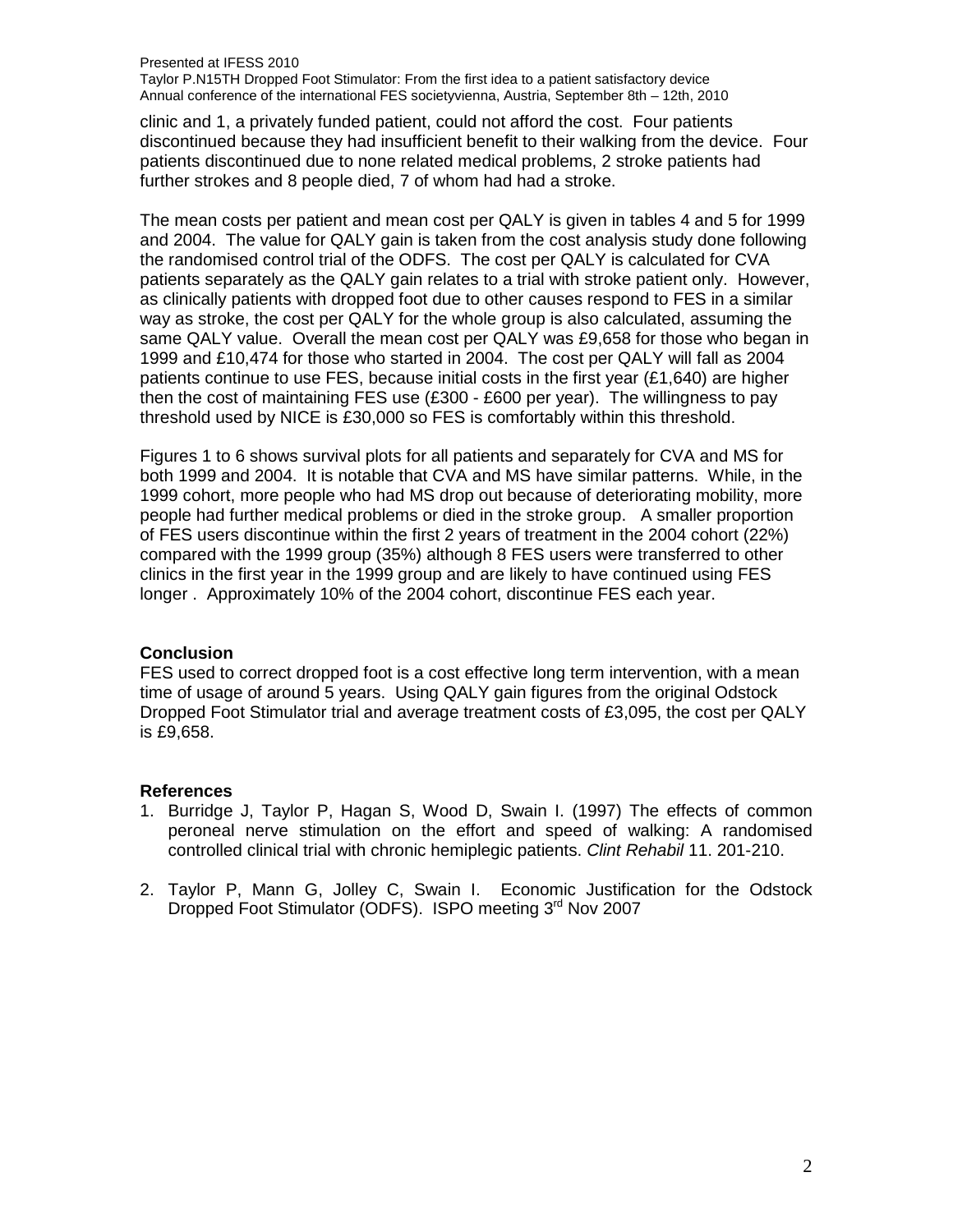Presented at IFESS 2010 Taylor P.N15TH Dropped Foot Stimulator: From the first idea to a patient satisfactory device Annual conference of the international FES societyvienna, Austria, September 8th – 12th, 2010

| <b>Started FES</b><br>in 1999 | <b>Number</b>  | Mean age<br>(SD)<br>years | <b>Mean time</b><br>since onset<br>(SD)<br>years | Gender                       | Side of dropped<br>foot                                                 | <b>Mean time</b><br>used FES<br>(SD)<br>years | <b>Median time used</b><br>(inter-quartile<br>range)<br>years | <b>Number</b><br>still using<br><b>FES</b><br><b>August</b><br>2010 |
|-------------------------------|----------------|---------------------------|--------------------------------------------------|------------------------------|-------------------------------------------------------------------------|-----------------------------------------------|---------------------------------------------------------------|---------------------------------------------------------------------|
| <b>Total</b>                  | 127            | 53.9                      | 8.6                                              | Male<br>58                   | Right<br>63                                                             | 4.9                                           | 3.6                                                           | 33                                                                  |
|                               |                | (15.6)                    | (8.3)                                            | Female 68                    | 45<br>Left<br>Bilateral 16                                              | (4.1)                                         | $(1.3 - 10.7)$                                                | (26.2%)                                                             |
| <b>CVA</b>                    | 62             | 59.6                      | 4.8                                              | 33<br>Male                   | 40<br>Right                                                             | 5.0                                           | 3.6                                                           | 17                                                                  |
|                               |                | (15.5)                    | (5.0)                                            | Female 29                    | 22<br>Left                                                              | (4.1)                                         | $(1.5 - 10.7)$                                                | (27%)                                                               |
| <b>MS</b>                     | 39             | 50.4                      | 13.5                                             | Male<br>13                   | 17<br>Right                                                             | 5.1                                           | 4.0                                                           | 11                                                                  |
|                               |                | (9.1)                     | (8.4)                                            | Female 25                    | 12<br>Left<br>Bilateral 9                                               | (4.2)                                         | $(1.1 - 10.8)$                                                | (28%)                                                               |
| <b>SCI</b>                    | $\overline{7}$ | 43.5<br>(14.0)            | 6.9<br>(7.3)                                     | Male<br>6<br>Female 1        | $\overline{2}$<br>Right<br>Left<br>$\overline{2}$<br>Bilateral 3        | 1.6<br>(1.5)                                  | 1.4<br>$(0.4 - 2.4)$                                          | $\mathbf 0$<br>(0%)                                                 |
| <b>CP</b>                     | 3              | 16.0<br>(6.4)             | 16.0<br>(6.4)                                    | Male<br>$\Omega$<br>Female 3 | $\overline{0}$<br>Right<br>Left<br>1<br>Bilateral 2                     | 6<br>(5.6)                                    | 6.7<br>$(3.4 - 8.9)$                                          | $\mathbf 1$<br>(33%)                                                |
| <b>Other</b>                  | 15             | 51.8<br>(15.0)            | 11.6<br>(11.7)                                   | 8<br>Male<br>Female 7        | $\overline{7}$<br>Right<br>$\overline{7}$<br>Left<br><b>Bilateral 1</b> | 5.8<br>(4.1)                                  | 3.7<br>$(2.9 - 9.3)$                                          | 4<br>(27%)                                                          |

## **Table 1. Results for patients who began FES use in 1999**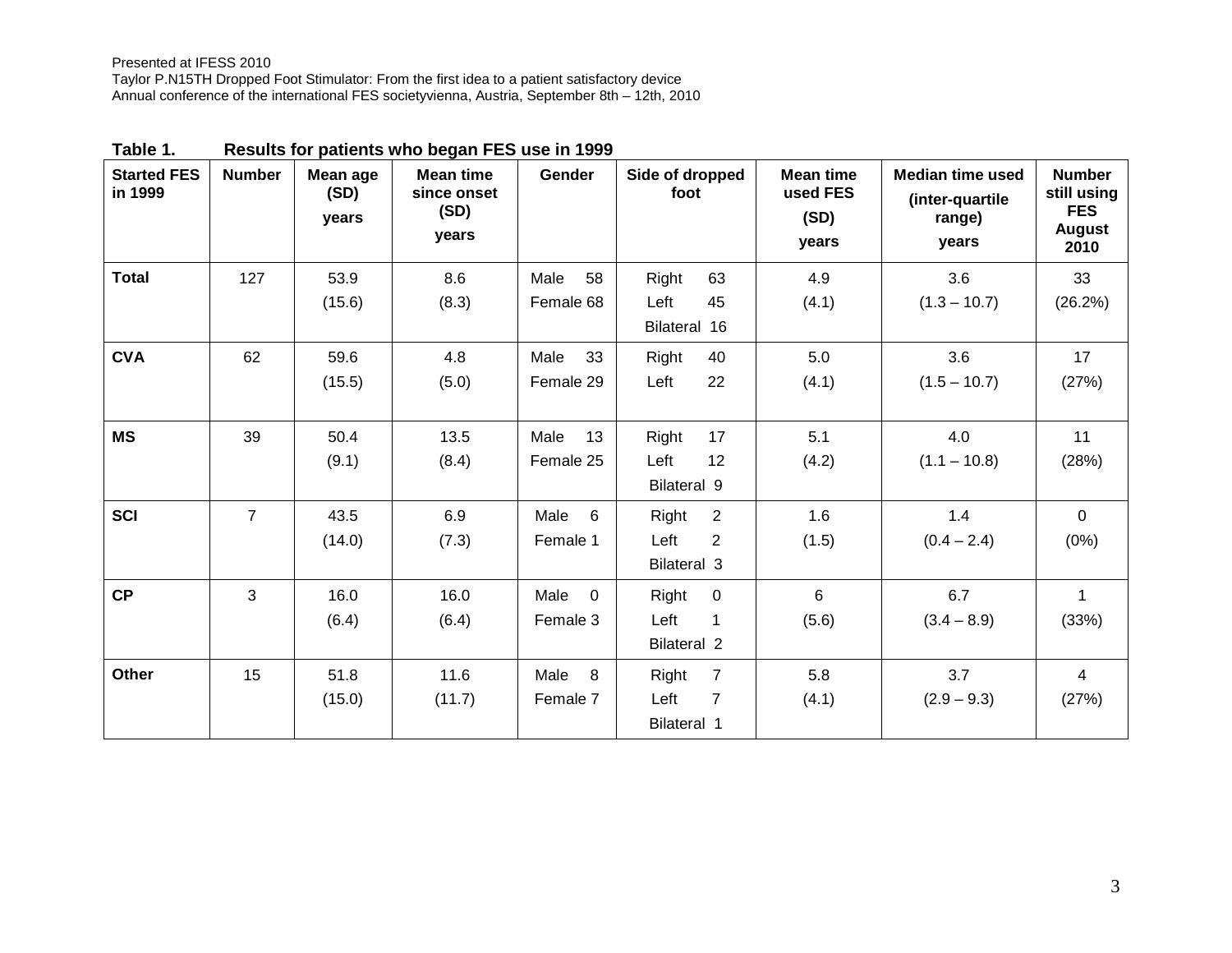| <b>Started FES</b><br>in 2004 | <b>Number</b>  | Mean age (SD)<br>years | <b>Mean time</b><br>since onset<br>(SD)<br>years | Gender                             | Side of dropped<br>foot                                            | <b>Mean time</b><br>used FES<br>(SD)<br>years | <b>Median time</b><br>used (inter-<br>quartile<br>range)<br>years | <b>Number still</b><br>using FES<br>August 2010 |
|-------------------------------|----------------|------------------------|--------------------------------------------------|------------------------------------|--------------------------------------------------------------------|-----------------------------------------------|-------------------------------------------------------------------|-------------------------------------------------|
| <b>Total</b>                  | 132            | 53.5<br>(13.2)         | 8.6<br>(7.9)                                     | Male<br>63<br>Female 69            | 67<br>Right<br>Left<br>50<br><b>Bilateral 11</b><br>Not recorded 4 | 4.4<br>(2.3)                                  | 5.8<br>$(2.2 - 6.2)$                                              | 75<br>(57%)                                     |
| <b>CVA</b>                    | 35             | 58.2<br>(15.0)         | 4.7<br>(3.6)                                     | 33<br>Male<br>Female 12            | Right<br>21<br>12<br>Left<br>Not Recorded 2                        | 5.3<br>(1.1)                                  | 5.8<br>$(4.4 - 6.2)$                                              | 25<br>(71%)                                     |
| <b>MS</b>                     | 69             | 53.7<br>(10.2)         | 12.3<br>(9.4)                                    | Male<br>22<br>Female 47            | Right<br>32<br>Left<br>28<br>Bilateral 8<br>Not Recorded 1         | 4.2<br>(2.4)                                  | 5.1<br>$(2.0 - 6.2)$                                              | 35<br>(51%)                                     |
| <b>TBI</b>                    | 5              | 39.6<br>(10.9)         | 9.3<br>(9.7)                                     | Male<br>$\overline{4}$<br>Female 1 | Right<br>$\overline{2}$<br>Left<br>3                               | 4.9<br>(1.5)                                  | 5.7<br>$(3.7 - 6.2)$                                              | 3<br>(60%)                                      |
| <b>FSP</b>                    | $\overline{7}$ | 57.5<br>(10.0)         | 9.5<br>(1.5)                                     | Male<br>$\overline{4}$<br>Female 3 | $\overline{2}$<br>Right<br>$\overline{2}$<br>Left<br>Bilateral 3   | 5.3<br>(1.1)                                  | 5.8<br>$(4.4 - 6.2)$                                              | $6\phantom{1}$<br>(86%)                         |
| <b>Other</b>                  | 16             | 44.9<br>(16.3)         | 3.0<br>(1.4)                                     | Male<br>9<br>Female 7              | Right<br>10<br>Left<br>5<br>Not Recorded 1                         | 5.1<br>(2.1)                                  | 5.9<br>$(5.7 - 6.2)$                                              | 12<br>(75%)                                     |

# **Table 2 Results for Patients who began FES use in 2004**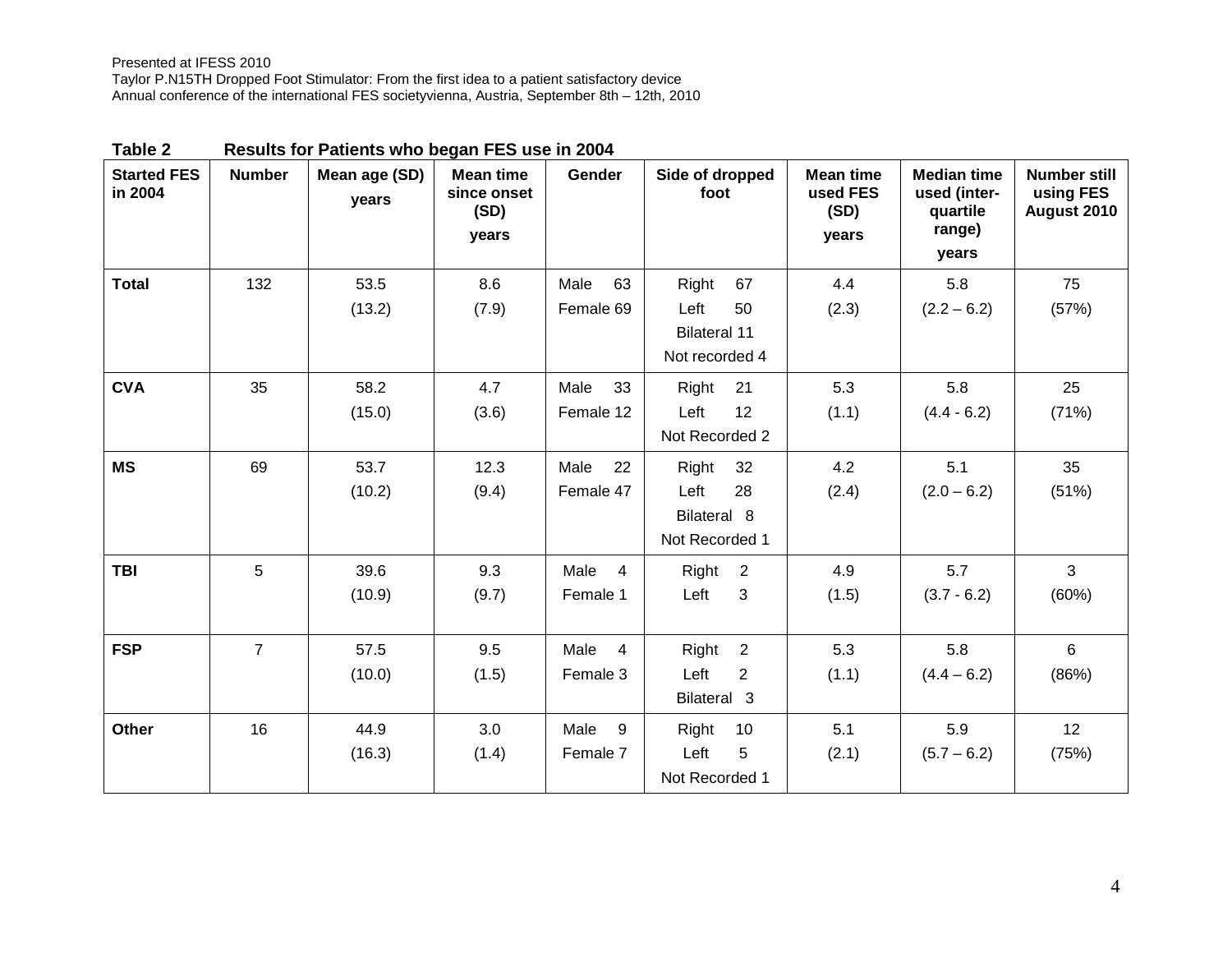## **Table 3 1999 cohort. Reasons for discontinuing treatment**

|            | <b>Non</b><br>related<br><b>Illness</b> | <b>Died</b> | <b>Transfer to</b><br>another<br>clinic<br>(continuing) | <b>Moved</b><br>overseas | <b>Not</b><br>recorded | <b>Mobility</b><br>improved | <b>Mobility</b><br>deteriorated | To much<br>bother | <b>Skin</b><br>reaction<br>to<br>electrodes |
|------------|-----------------------------------------|-------------|---------------------------------------------------------|--------------------------|------------------------|-----------------------------|---------------------------------|-------------------|---------------------------------------------|
| All        | 4                                       | 8           | 12                                                      | $\overline{2}$           | 17                     |                             | 17                              |                   |                                             |
| <b>CVA</b> | 3                                       |             | 6                                                       | $\overline{2}$           | 8                      | 4                           |                                 |                   |                                             |
| <b>MS</b>  |                                         |             | 6                                                       |                          | 2                      |                             | 15                              |                   |                                             |
| <b>SCI</b> |                                         |             |                                                         |                          | 3                      |                             |                                 |                   |                                             |
| <b>CP</b>  |                                         |             |                                                         |                          |                        |                             |                                 |                   |                                             |
| Other      |                                         |             |                                                         |                          | 3                      |                             |                                 |                   |                                             |

|              | <b>Difficulty</b><br>using<br>equipment | <b>Further</b><br><b>CVA</b> | <b>Problems</b><br>travelling<br>to the<br>clinic | <b>Not</b><br>effective | <b>Painful</b> | <b>Difficulty</b><br>placing<br>electrodes | To much<br>spasticity | Cost<br>(private<br>patient) |
|--------------|-----------------------------------------|------------------------------|---------------------------------------------------|-------------------------|----------------|--------------------------------------------|-----------------------|------------------------------|
| All          | 4                                       | 2                            | 4                                                 | 5                       | 3              |                                            |                       |                              |
| <b>CVA</b>   | 3                                       | $\overline{2}$               | 4                                                 |                         | 2              |                                            |                       |                              |
| <b>MS</b>    |                                         |                              |                                                   | $\overline{2}$          |                |                                            |                       |                              |
| <b>SCI</b>   |                                         |                              |                                                   | $\overline{2}$          |                |                                            |                       |                              |
| <b>CP</b>    |                                         |                              |                                                   |                         |                |                                            |                       |                              |
| <b>Other</b> |                                         |                              |                                                   |                         |                |                                            |                       |                              |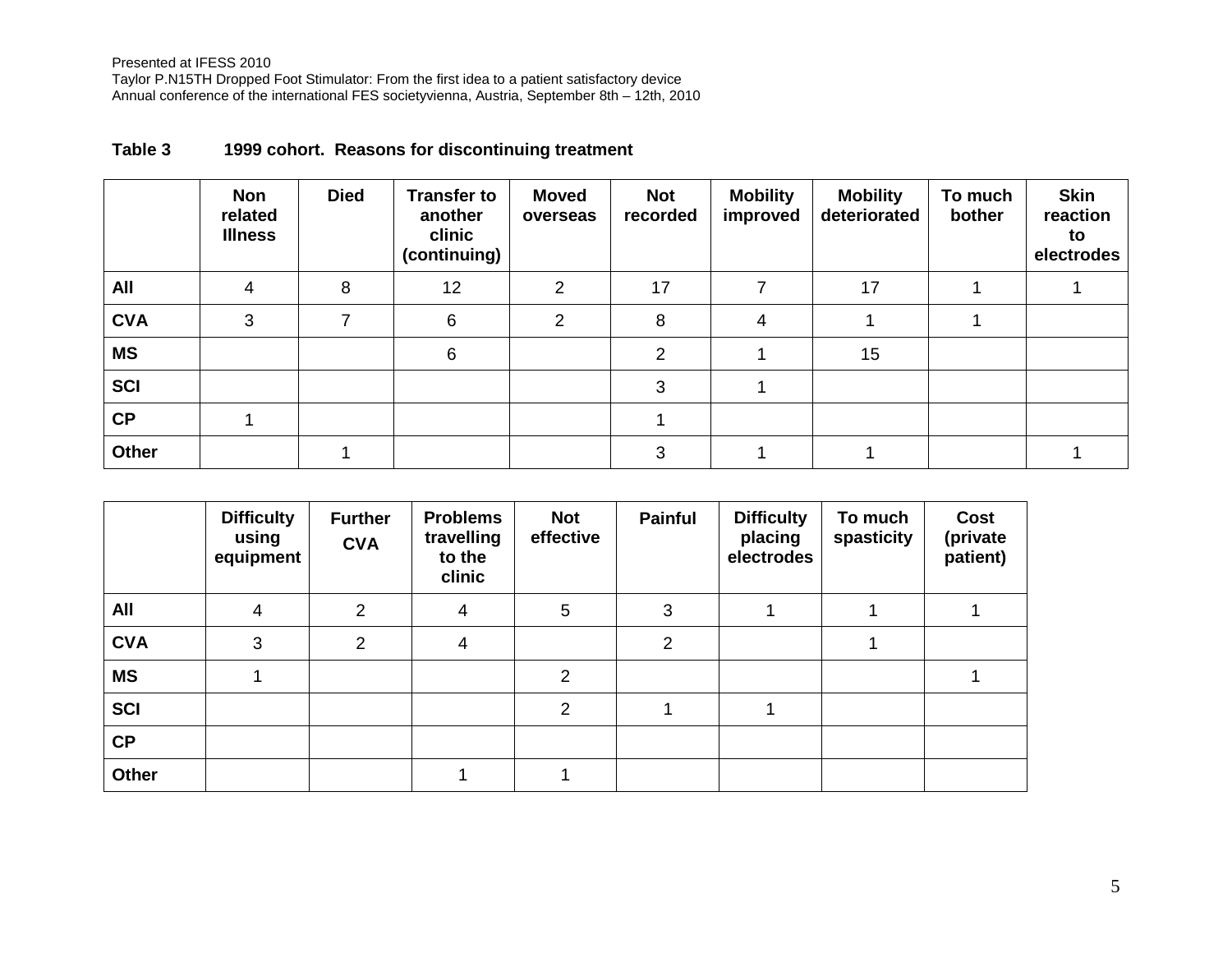Taylor P.N15TH Dropped Foot Stimulator: From the first idea to a patient satisfactory device Annual conference of the international FES societyvienna, Austria, September 8th – 12th, 2010

|            | Mean number<br>οf<br>appointments<br>(SD) | <b>Mean Cost</b><br>(SD) | <b>Mean Time</b><br>(SD)<br>Years | <b>Mean QALY</b><br>gain | <b>Mean Cost</b><br>per QALY |
|------------|-------------------------------------------|--------------------------|-----------------------------------|--------------------------|------------------------------|
| <b>CVA</b> | 11                                        | £3130                    | 5.0                               | 0.065                    | £9,587                       |
|            | (6.6)                                     | (E1830)                  | (4.1)                             |                          |                              |
| All        | 10.9                                      | £3095                    | 4.9                               | 0.065                    | £9,658                       |
|            | (6.2)                                     | (E1490)                  | (1.3)                             |                          |                              |

| Table 4. | 1999 Total Mean Cost and Mean Cost per QALY |
|----------|---------------------------------------------|
|          |                                             |

# **Table 5. 2004 Total Mean Cost and Mean Cost per QALY**

|            | Mean number<br>οf<br>appointments<br>(SD) | <b>Mean Cost</b><br>(SD) | <b>Mean Time</b><br>(SD)<br>Years | <b>Mean QALY</b><br>gain | <b>Mean Cost</b><br>per QALY |
|------------|-------------------------------------------|--------------------------|-----------------------------------|--------------------------|------------------------------|
| <b>CVA</b> | 10.6<br>(4.2)                             | £3,020<br>(E1, 107)      | 4.1<br>(2.3)                      | 0.065                    | £11,296                      |
| All        | 10.4<br>(4.4)                             | £2,965<br>(E1, 170)      | 4.4<br>(2.3)                      | 0.065                    | £10,474                      |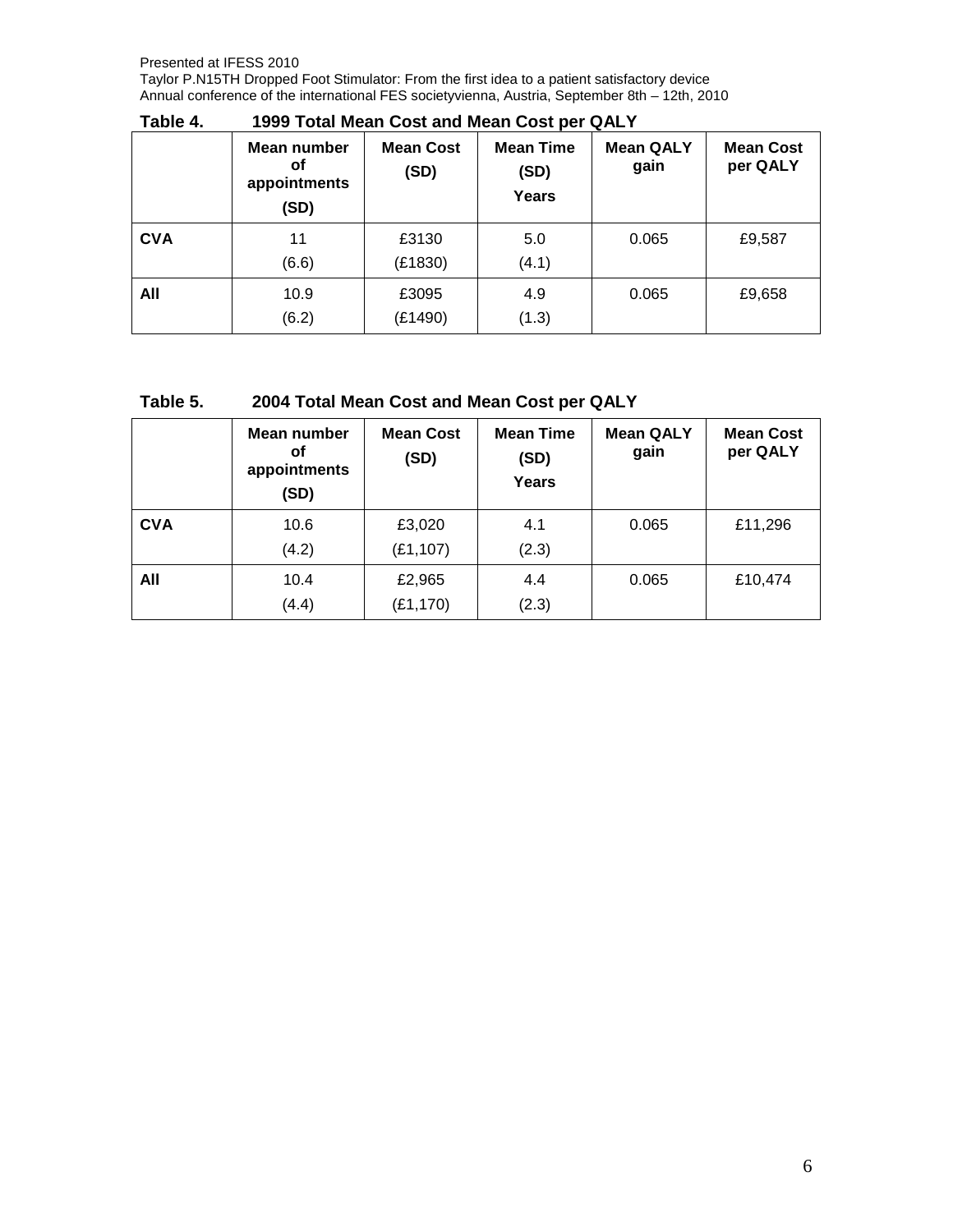### **Figure 1 1999 - 2010 All patients**

**Estimated total time of FES use for all patients who began using FES in 1999 n = 127**



**Figure 2 1999 - 2010 CVA** 

**Estimate total time of FES use for all Stroke Patients who began FES use in 1999 n=62**

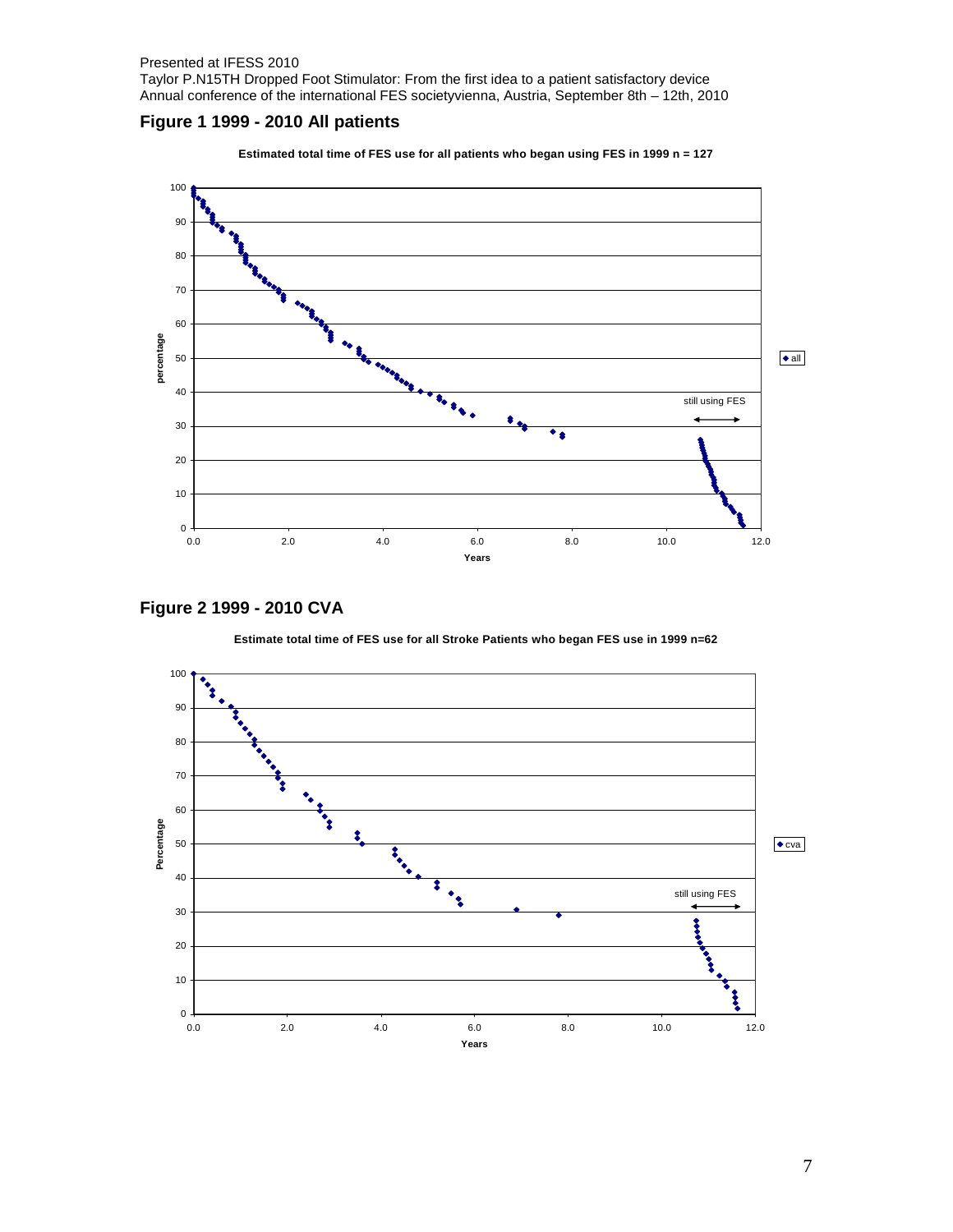### **Figure 3 1999 - 2010 MS**







**Estimated total time of FES use for all patients who started using FES in 2004 n=132**